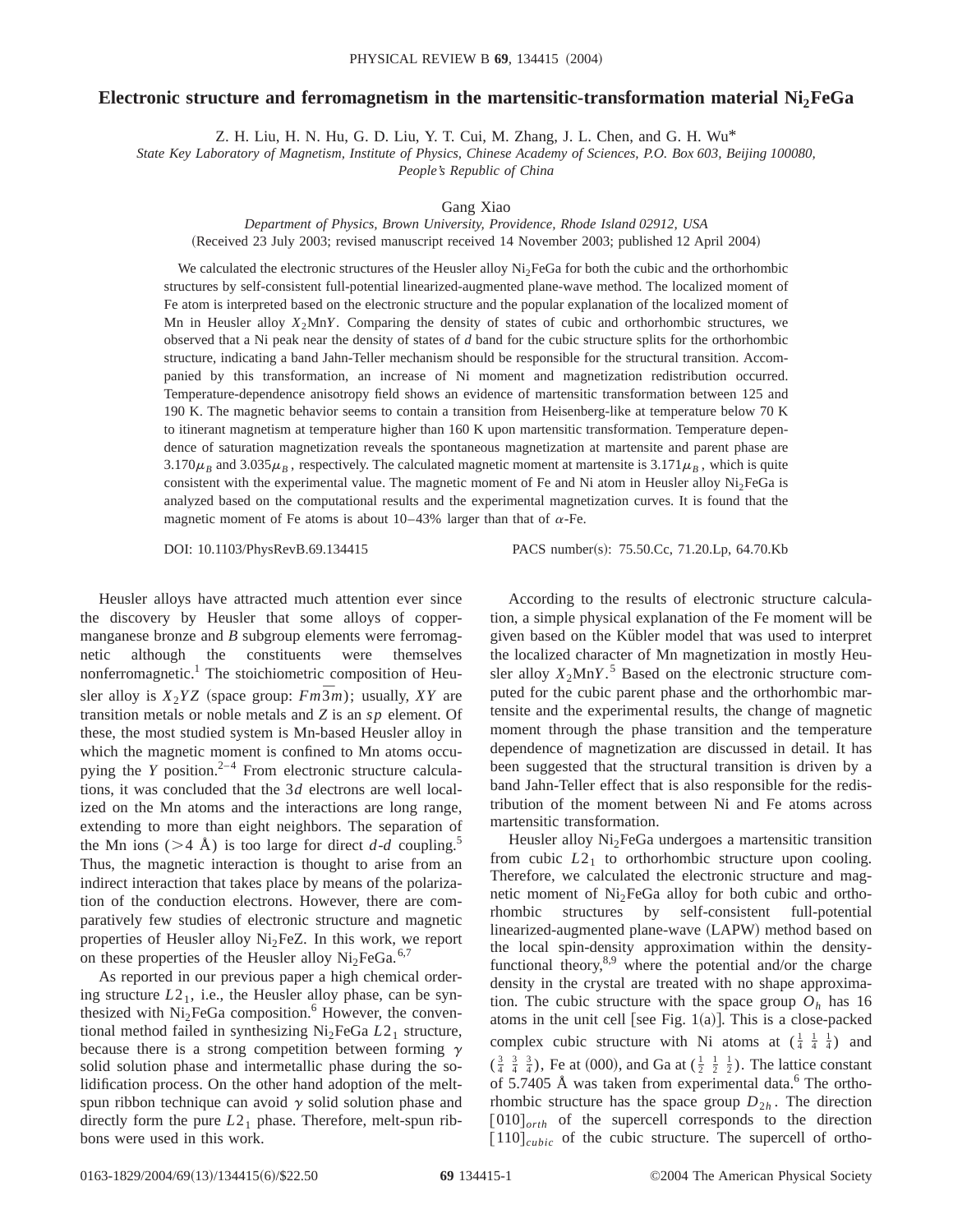

FIG. 1. Unit cells of the Ni<sub>2</sub>FeGa (a) cubic  $L2<sub>1</sub>$  structure; (b) tetragonal structure cell in the  $[110]$  direction.

rhombic structure can be considered to consist of five tetragonal structure cells [the tetragonal structure cell is shown in Fig. 1(b)]. The experimental lattice constants,  $a=5.8565$  Å,  $b=5.7336$  Å, and  $c=5.4507$  Å (Ref. 6) are used to calculate the electronic structure of orthorhombic structure.

The muffin-tin sphere radii *R* used are 2.2 a.u. for Ni, Fe and 2.3 a.u. for Ga atoms. Inside the atomic spheres the charge density and the potential are expanded in crystal harmonics up to  $l=6$ . The radial basis functions for each LAPW are calculated up to  $l=8$  and the nonspherical potential contribution to the Hamilton matrix has an upper limit of  $l=4$ . The self-consistency was achieved at 60 *k* point for the cubic structure and 95 *k* point for the orthorhombic structure in the first irreducible Brillouin zone. The density planewave cutoff is  $RK_{max} = 8.0$ . The electron states were treated in a scalar relativistic approximation. Using the energy eigenvalues and eigenvectors at these points, the density of states was determined by the tetrahedral integration method.<sup>10</sup>

The fabrication process of the samples has been published elsewhere.<sup>6</sup> All magnetic measurements were performed using a quantum design magnetic property measurement system.

Figure 2 shows the calculated density of state  $(DOS)$  results for the ferromagnetic state of  $Ni<sub>2</sub>FeGa$  ribbon with cubic  $L2_1$  structure. One rather strong major peak of Ga atom at about 15.48 eV below the Fermi energy is omitted from plotting the DOS graph, because it is symmetric for up-spin and down-spin states, and contributing little to the magnetism. We can see that electron states from Ni and Fe are found to have the largest contributions to the DOS. For the majority-spin states, the DOS of Ni is larger than that of Fe near the Fermi level and there are two major peaks below the Fermi level. In the minority-spin states, the Fermi level lies within the second major peak. In order to see the situation more clearly, the PDOS of *d* component of Ni and Fe for both spin electrons are shown in Fig. 3. Comparing with Fig. 2, it is obvious that the total DOS is mainly the decomposed *d* component. For the majority-spin states, the high-density region of Ni and Fe is situated in the lower energy region below the Fermi level. The Fe spin-up *d* state are almost completely occupied and the bandwidth indicates that it is just as delocalized as the *d* state of Ni. For the minority-spin states, the *d* bands of Ni are almost occupied and the *d* elec-



FIG. 2. Calculated spin-projected total DOS plots for cubic  $Ni<sub>2</sub>FeGa.$  (a) The total DOS of  $Ni<sub>2</sub>FeGa,$  (b) the total DOS of Ni atoms,  $(c)$  the total DOS of Fe atoms,  $(d)$  the total DOS of Ga atoms.

trons of Fe are partially excluded from the Fe site. The Fermi level situates in a little relative high-density region of Fe *d* state. The Ni 3*d* state has almost equal contributions in valence band for the majority and minority spins, therefore, the mainly magnetic carrier in the Heusler alloy  $N_2$ FeGa is Fe atom.

From precise electronic structure calculations and analysis for a series of Heusler alloy, Kübler *et al.* have concluded that the localized character of the magnetization in  $X_2MnZ$ alloys results from the exclusion of minority-spin electrons



FIG. 3. The partial DOS of *d* component of the Ni and Fe for both spin electrons of the cubic structure. The solid line, the Ni 3*d* orbitals; the dotted line, the Fe 3*d* orbitals.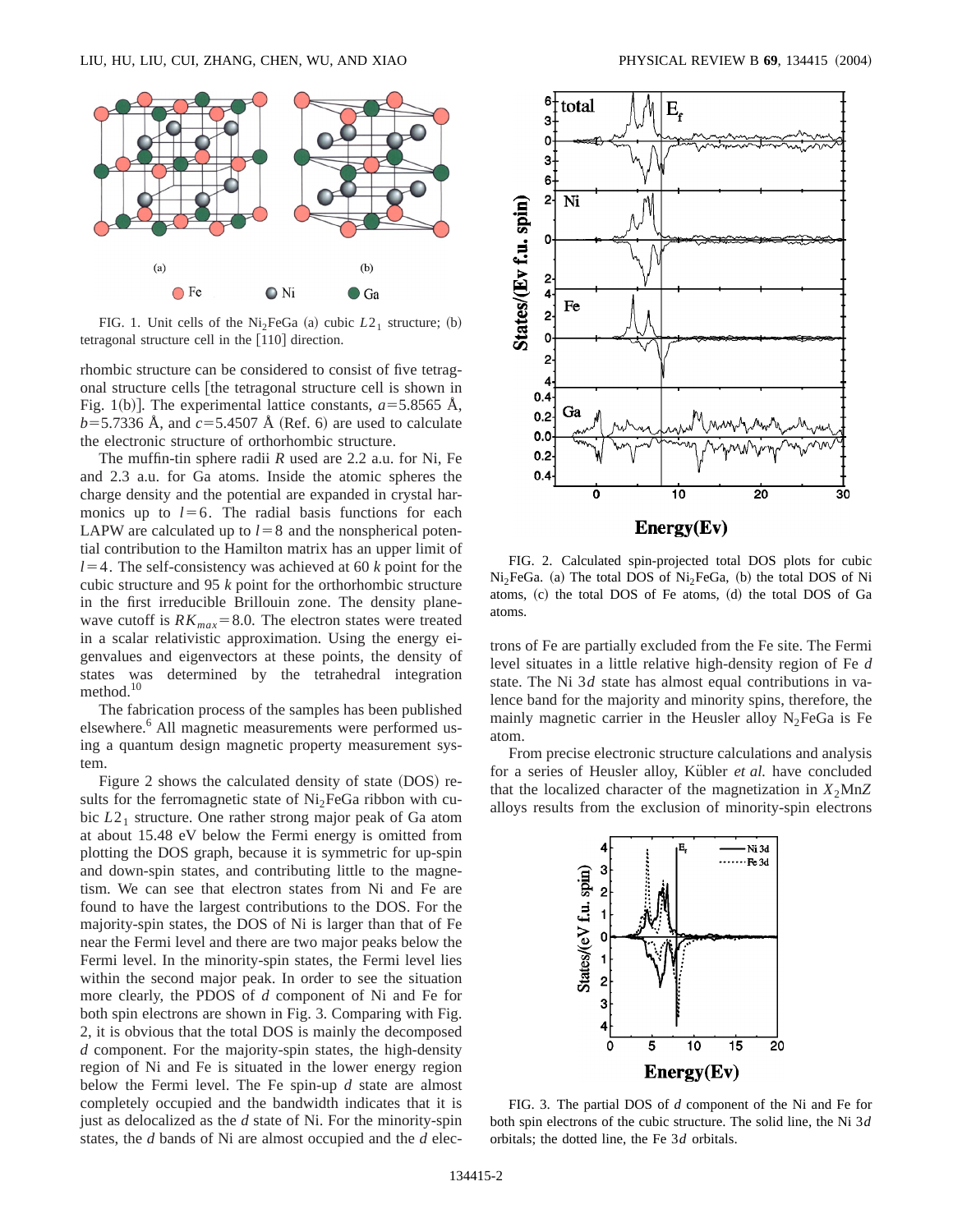from the Mn  $3d$  shell.<sup>5</sup> The spin-down electrons of Fe atoms in  $Ni<sub>2</sub>FeGa$  are mostly pushed above the Fermi energy, as shown in Fig. 2. Therefore, as Kübler interpreted the electron structure for  $X_2$ MnZ, it may be reasonable to consider that this kind of localized exclusion is an equally localized region of magnetization. Thus, it can be understood that, in our case, the Fe atoms possess localized magnetic moment composed of itinerant electrons. Put differently, comparing with the DOS of  $Ni<sub>2</sub>MnGa$  (Ref. 11) and ours, we easily detect that the spin-down electrons in  $Ni<sub>2</sub>FeGa$  are excluded from the small region of 3*d* shell of Fe atoms not so completely as that of Mn atoms, which can be attributed to that the exchange splitting of Fe *d* states is not so strong as that of Mn atoms in this kind of alloys.

From Fig. 2, one can see that the major peaks in the majority-spin states are below the Fermi level. In the minority-spin states, the Fermi level is situated in the ''antibonding region.'' It implies that, as was described in the paper dealing with the band structure of  $Ni<sub>3</sub>Mn<sup>12</sup>$  the Heusler alloy Ni<sub>2</sub>FeGa is favorable to form in disordered state. This theoretical prediction is consistent with our experiments. As we reported previously,<sup>6</sup> the pure ordered  $L2_1$ Heusler phase of Ni<sub>2</sub>FeGa cannot be easily synthesized as most of Heusler alloys. A nonequilibrium solidifying method, melt spinning<sup>6</sup> or quenching<sup>7</sup> from high temperature following arc melting, had to be utilized to obtain a pure *L*21 ordering phase. The similar situation has also been confirmed in recent works for preparing Heusler alloys  $Cu<sub>2</sub>FeAl<sub>1</sub>$ <sup>13</sup> NiFeSb.<sup>14</sup> Their band calculation, without any exception, indicated that their Fermi levels all lie in the antibonding levels, instead of falling in the deep valley of DOS as showed by Ni2MnGa and the others which are prepared easily by the conventional method.

The Heusler alloy  $Ni<sub>2</sub>FeGa$  melt-spun ribbon undergoes a martensitic transformation from the cubic to the orthorhombic structures in the ferromagnetic state, so we also calculated the DOS of the orthorhombic structures. Figure 4 shows the PDOS of *d* component of Ni and Fe for both spin electrons. In contrast to Fig. 3, we can see that the DOS of Fe near the Fermi level are rather similar in both structures, while those of Ni are different in both structures. The DOS of Ni occurs a little split in the orthorhombic structure, which has not been observed in the cubic structure.

The total energy of a pure ferromagnetic cubic and orthorhombic structure at the experimental lattice constants is also obtained. The total energy of cubic structure is 0.59 eV/cell, higher than the value of orthorhombic structure,  $0.57$  eV/cell. (We take the total energy of paramagnetic phase as reference point.) It illuminated that the metastable cubic  $L2<sub>1</sub>$  phase could be stabilized by orthorhombic distortion in view of energy.

Concurrently, a magnetic moment change between the two states has been found. The calculated magnetic moments per formula unit for cubic and orthorhombic (martensite) structures are  $3.126\mu_B$  and  $3.171\mu_B$ , respectively. For the cubic structure, the individual moment of Ni, Fe, and Ga are  $0.237\mu_B$ ,  $2.673\mu_B$ , and  $-0.021\mu_B$ , respectively. For the martensitic structure, however, they are  $0.271\mu_B$ ,  $2.652\mu_B$ , and  $-0.023\mu$ <sub>B</sub>, respectively. At martensite, we will see be-



FIG. 4. The partial DOS of *d* component of the Ni and Fe for both spin electrons of the orthorhombic structure. The solid line, the Ni 3*d* orbitals; the dotted line, the Fe 3*d* orbitals.

low that the calculated total moment,  $\mu_{total}$ , 3.171 $\mu_B$ , is quite consistent with the experimental value. Also, our calculation predicts two kinds of important magnetism that the Fe atom, contributing a localized moment to  $Ni<sub>2</sub>FeGa$  alloy, has a large magnetic moment value and the moment of Ni atom increases upon the martensitic transformation.

From above discussion, we notice that the major DOS difference between the cubic and the orthorhombic structure is that Ni has a peak near the Fermi level for the cubic structure split for the orthorhombic one. It is worth noting that this peak split and moment transfer behaviors are very similar to those found in the Heusler alloy  $Ni<sub>2</sub>MnGa.<sup>11</sup>$  It was considered that the splitting behavior plays an important role to the cubic  $\rightarrow$  orthorhombic structural transition. Therefore, a band Jahn-Teller effect was expected in this transition. This supposition is confirmed by spin-polarization neutron scattering experimental results of Brown *et al.*<sup>15</sup> Analogous to Ni<sub>2</sub>MnGa, we think the structural transition in Ni<sub>2</sub>FeGa is also due to the same mechanism, namely, band Jahn-Teller effect. The magnetic moment of Ni increasing across the cubic to orthorhombic structural transition is probably arising from transfer of electrons from the nearly full 3*d* band of Ni to a more than half filled 3*d* band of Fe. When the martensitic transformation occurs, the degenerate energy in the high-temperature phase splits in the low temperature, which enables the electrons to redistribute themselves so as to lower the free energy. The minority-spin Ni  $e<sub>g</sub>$  band is lowered in the cubic to orthorhombic transition, whereas there is no significant change in the Fe bands near the Fermi surface. One can see that our calculation clearly reflected this physical mechanism.

Figure 5 shows the isothermal *M*-*H* curves measured above and below martensitic transformation. The apparent difference between the two phases is clearly seen indicating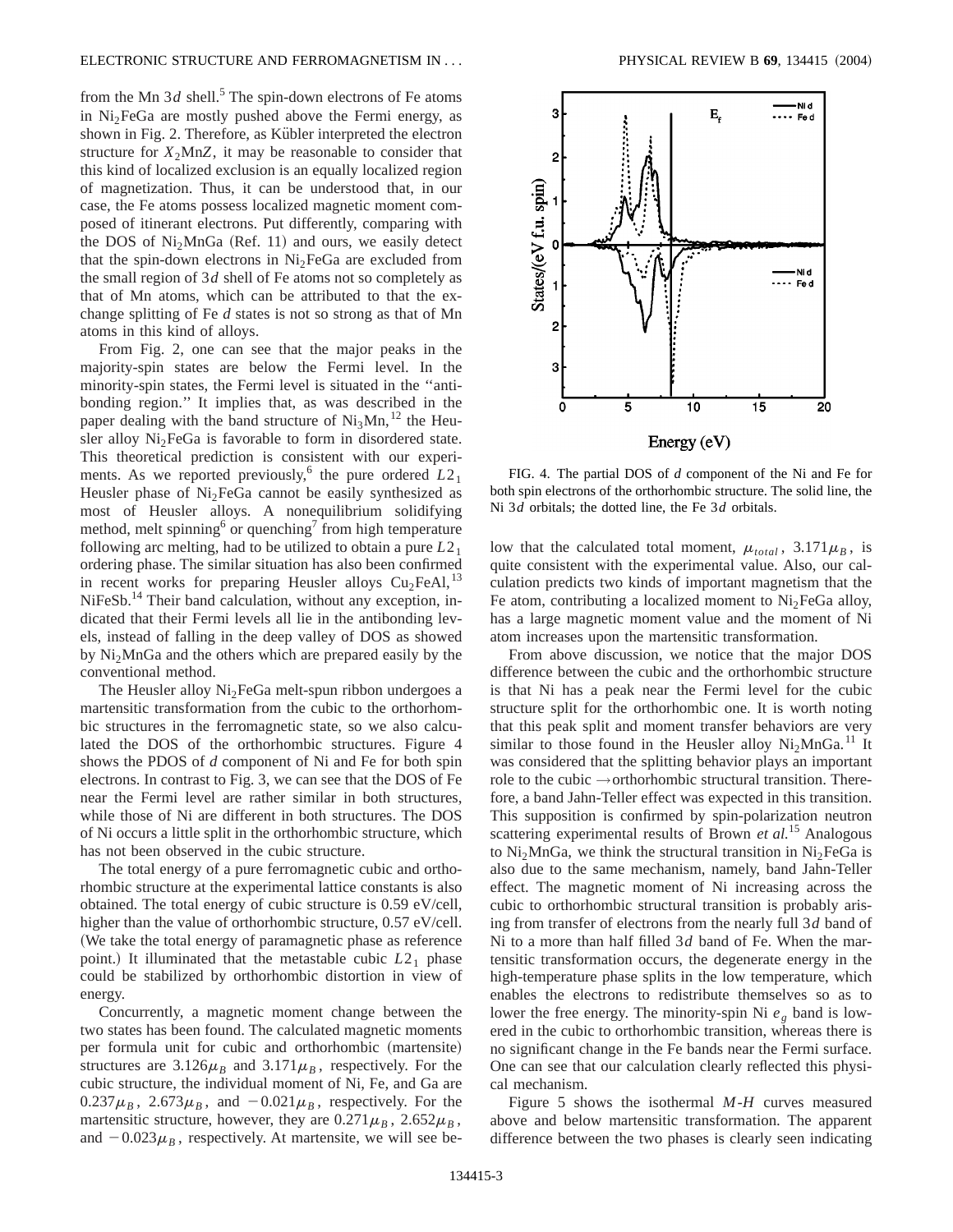

FIG. 5. Magnetization as a function of magnetic field for  $Ni<sub>2</sub>FeGa$  ribbons at various temperatures. Inset graph shows the temperature dependence of anisotropy field.

a reorientation of the magnetic moment. The martensitic phase at lower temperature (at  $5 K$ ) exhibited a highsaturated magnetization of  $3.170\mu$ <sup>B</sup> and a high-anisotropy field of 0.6 T, but both decreased to  $2.302\mu_B$  and 0.03 T at 300 K. The dramatic change in saturation field is attributed to the structural transition. Inset in Fig. 5 shows the temperature dependence of the anisotropy fields of Ni<sub>2</sub>FeGa. One can see that the value of anisotropy field  $H_A$  is very small in the soft cubic phase, being of 0.078 T up to the martensitic transformation where there is a large jump taking place. Subsequently, at the martensite phase the values of  $H_A$  increase with decreasing temperature. Thus, we can infer from this plot that the martensitic transformation occurs between 125 K and 190 K. This transformation behavior is consistent with the above result that total energy is favorable for the orthorhombic distortion. For the martensite saturation magnetization at 5 K, one can see that the experimental value,  $3.170\mu$ <sub>B</sub>, is in good agreement with the computational result,  $3.171\mu_B$ .

We measured the saturation magnetization  $M(T)$  as a function of temperature over the range 5–350 K, as shown in Fig. 6. At low temperature,  $T < 70$  K, the magnetization curves follow the spin-wave theory with the functional form  $M(T) = M(0)(1 - AT^{3/2})$ . Fitting the data to this form yields a best-fit value for  $M(0) = 72.21$  emu/g (3.170 $\mu_B$ ), *A*  $=3.71\times10^{-5}~\mathrm{K}^{-3/2}$  (inset a). The spin-wave stiffness coefficient *D* from spin dispersion law  $\hbar \omega = Dq^2$  may be calculated from the parameter *A* via the relation  $A = 2.612(V/S)$  $\times (k_B/4\pi D)^{3/2}$ , where *V* is the volume per magnetic atom and *S* is the spin. Calculation for  $Ni<sub>2</sub>FeGa$  gives the value  $D=90$  mev Å<sup>2</sup>. Upon further heating the parent phase (*T*  $>160$  K),  $M^2$  becomes linear with  $T^2$  (inset b). That is, *M*(*T*) is expressed empirically as a function of temperature as  $M(T)^2 = M(0)^2(1 - T^2/T_C^2)$ . Linearly extrapolating to *T*  $=0$  K, the spontaneous magnetization  $M(0)$  can be determined as 69.76 emu/g (3.035 $\mu_B$ ). It means that a less saturation magnetization would be expected if the  $Ni<sub>2</sub>FeGa$  compound remained cubic structure at 0 K. By the same extrapolation to  $M=0$  emu/g, the calculated Curie temperature of 430 K is in very good agreement with our previous experimental value measured by ac susceptibility.<sup>6</sup> The mag-



FIG. 6. Saturation magnetization as a function of temperature for  $Ni<sub>2</sub>FeGa$  ribbons was measured over the range  $5-350$  K. Inset graph (a) shows the ribbon data *M* as a function of  $T^{3/2}$  for *T*  $<$  70 K. The solid line in the inset graph is a linear fit to the Ni<sub>2</sub>FeGa data, demonstrating the  $T^{3/2}$  dependence of the magnetization for this low- $T$  range. Inset graph  $(b)$  shows the ribbon data of  $M^2$  as a function of  $T^2$  for  $T > 160$  K. The solid line in the inset graph is a linear fit to the Ni<sub>2</sub>FeGa data, demonstrating the  $T^2$ dependence of  $M^2$  for this high-*T* range.

netization undergoes a change from  $T^{3/2}$  to  $T^2$  behavior and may come from the magnon-magnon interactions. The material undergoes a martensitic transformation, leading to the structural transition. The variation of magnetism arises from the change of dynamic interaction between magnons. Thus, we observed the magnetic behavior seems to evolve from Heisenberg-like at low temperature to itinerant magnetism at high temperature.<sup>16</sup> This kind of behavior was also observed in NiMnSb, in which Mn possesses localized magnetic moment. Differently, the mechanism for this crossover in NiMnSb, from spin-wave excitations to Stoner-like individual excitations, arises from the half-metallic ferromagnet to normal ferromagnet transition.<sup>16</sup>

In many Heusler alloys of  $Ni<sub>2</sub>YZ$ , the ferromagnetism mainly contributes from the *Y* atoms. Among the Heusler alloys of  $Ni<sub>2</sub>MnZ$  where the Mn atoms fully occupied the *Y*-fcc sites, many works indicated that an indirect *d*-*d* coupling achieved by conduction electrons makes the Mn atoms coupled as the ferromagnetic with a large magnetic moment  $(3-4\mu_B)$ ,<sup>5</sup> but the moment on Ni atoms is negligible. Our calculation shows that  $Ni<sub>2</sub>FeGa$  is in the same case. When Ni<sub>2</sub>FeGa structured in Heusler alloy, the nearest-neighbor Fe-Fe distance is about 4.05 Å, which is much larger than that in pure  $\alpha$ -Fe and some other iron alloys, and ordinary direct coupling would have been insulated. Therefore, it is quite possible that the long-range magnetic coupling between localized moments through conducting electrons, which now is widely accepted as the dominant exchange mechanism in Mn-related Heusler alloys,<sup>5</sup> might also be valid in Fe-related Heusler alloys. Therefore, like Co<sub>2</sub>FeZ alloys, the newly developed Heusler alloy Ni<sub>2</sub>FeGa becomes one more good object to investigate the ferromagnetism of Fe in the indirect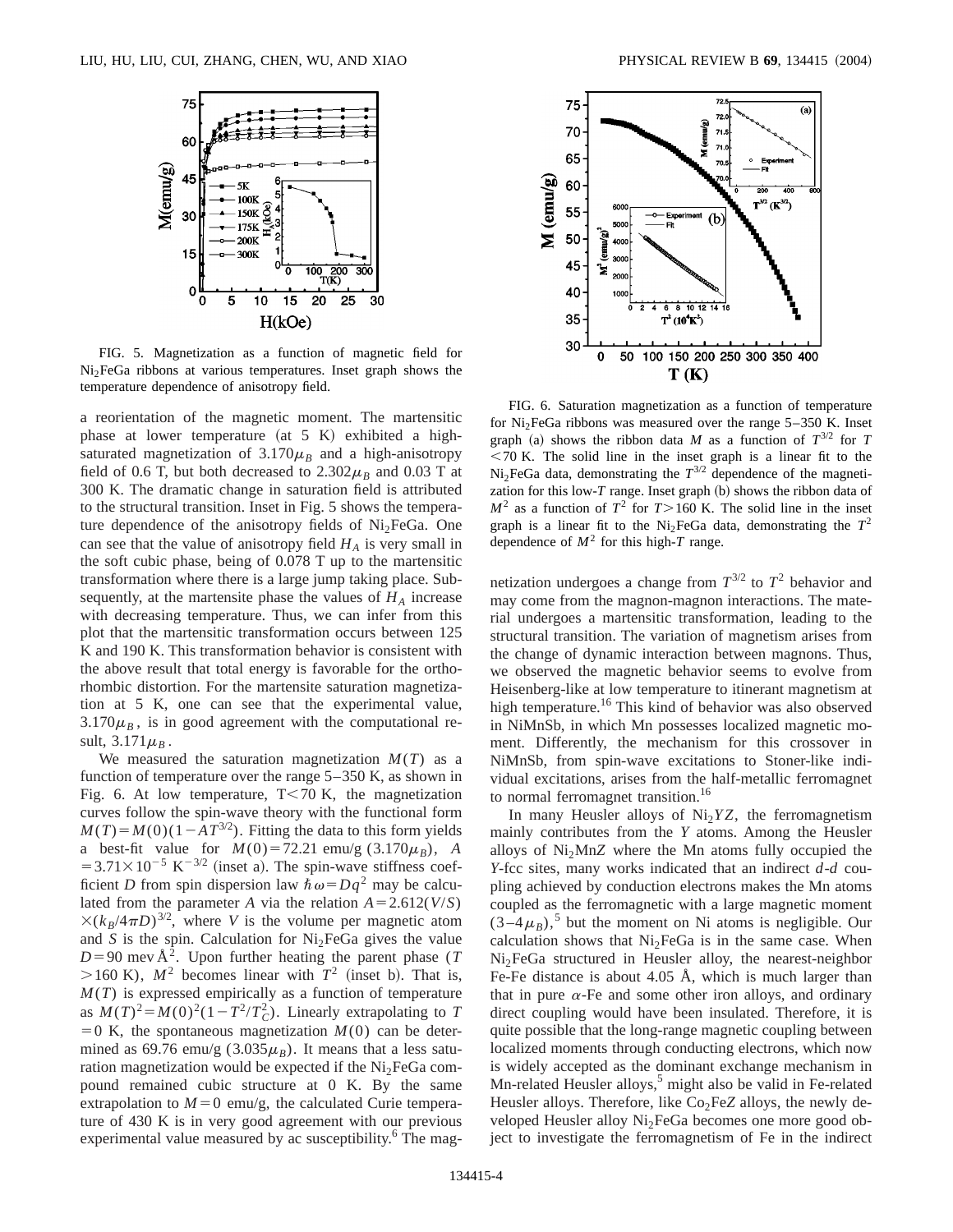coupling environment. Especially  $Ni<sub>2</sub>FeGa$  exhibits martensitic transformation which has not been observed in other *X*<sub>2</sub>Fe*Z* Heusler alloys.

Furthermore, in order to compare the calculated value with the experimental value for iron moment in our  $Ni<sub>2</sub>FeGa$ alloy, the moment of Ni, should be deducted from the total magnetic moment measured experimentally. In the present work, however, we could not measure the  $\mu_{Ni}$  directly. Fortunately, there are many relevant results on it in the previous investigations.

Campbell reported that the contribution of Ni atom to the magnetization is zero in studying the magnetic properties of quartenary Heusler alloys  $Ni<sub>2</sub>Mn<sub>x</sub>T<sub>1-x</sub>Sn$  (*T* = Ti, V, Cr).<sup>17</sup> Buschow also reported a small  $\mu_{Ni}$ , 0.065 $\mu_{B}/\text{f.u.}$ , in ternary Heusler alloy  $Ni<sub>2</sub>CrAl.<sup>18</sup>$  In Heusler alloy  $Ni<sub>2</sub>MnGa,$  although Webster did not give the exact value of Ni moment, they show clearly that polarized neutron measurements do suggest that there is a small Ni moment, less than  $0.3\mu_B$ .<sup>19</sup> All these results illustrate that the Ni atom provides a very little moment in Heusler alloy  $Ni<sub>2</sub>YZ$ . Actually, it is evident from the DOS plot that the Ni 3*d* state has almost equal contributions in valence band for the majority and minority spins, as reported in  $X_2$ MnZ.<sup>5</sup>

More recently, however, the study of Brown *et al.* has indicated that the magnetization of Ni and Mn will be redistribution with the variation of temperature in  $Ni<sub>2</sub>MnGa$  by means of polarized neutron scattering experiments.<sup>15</sup> The Ni moment is  $0.24\mu_B$ /atom and  $0.36\mu_B$ /atom for the parent and martensite phase, respectively. Furthermore, they have given a successful explanation by using band Jahn-Teller effect.

According to  $\mu_{Ni} = 0 \mu_B$  suggested by Campbell and Buschow, the Fe moment has the largest value of about  $3.170\mu$ <sub>B</sub> in our Ni<sub>2</sub>FeGa, that is, the ferromagnetism is totally from the Fe site. Following the estimation of  $\mu_{Ni}$  $=0.3\mu$ <sub>B</sub> by Webster, however, iron moment still has a quite large value of  $2.570\mu_B$ /atom in Ni<sub>2</sub>FeGa. Counting the redistribution of the Fe and Ni ferromagnetism upon the martensitic transformation as the work of Brown *et al.* work, taking the Ni moment of  $0.360\mu$ <sup>B</sup> at martensite phase (the largest reported value of Ni moment in Ni-based Heusler alloy up to now) and  $0.24\mu$ <sup>B</sup> for the austenite, the net moment value per iron atom is  $2.450\mu_B$  for the martensite and  $2.555\mu$ <sub>B</sub> for the austenite. Thus, one can see that, in all experimental cases, the Fe moment in  $Ni<sub>2</sub>FeGa$  is larger than that in pure  $\alpha$ -Fe, 2.217 $\mu_B$ /atom, by about 10–43%.

We would like to evaluate here the utilization of the  $\mu_{Ni}$ value. Taking  $\mu_{Ni}$ =0 might be possible in the case of some paramagnetic alloys, such as  $Ni<sub>2</sub>CrAl$ , but not for the ferromagnetic compounds. Campbell *et al.* reported a doubtfully large value of  $5\mu_B$ /Fe atom in quaternary Heusler alloy  $Ni<sub>2</sub>Mn<sub>0.9</sub>Fe<sub>0.1</sub>Sn$  by neglecting the Ni moment (taking  $\mu_{Ni}$  $=0$ ).<sup>20</sup> On the other hand, taking the value from the martensite,  $0.36\mu_B$ ,<sup>15</sup> seems to be so large that it would subsequently deduce a small value of Mn moment of about 3.40 $\mu$ <sub>B</sub> in Ni<sub>2</sub>MnGa, which is contrary to the fact of  $X_2MnZ$ Heusler alloys in which the Mn moment usually shows the nearly integral value of  $4.0\mu_B$ /atom. So far the consistent value of  $\mu_{Ni}$  between calculation<sup>11</sup> and experiment<sup>15</sup> is  $0.24\mu_B$ /atom and is very close to our calculated value of  $0.237\mu_B$  for the cubic and  $0.271\mu_B$  for the orthorhombic.

Thus, our calculated  $\mu_{Fe}$  value and the above experimental values all strongly suggested that Fe atom has a tendency to present a large magnetic moment in  $Ni<sub>2</sub>FeGa$ . Clearly, such moment is larger than the value about  $2.2\mu_B$  in Ni host and some other Fe-based alloys. Evidentially, in Heusler alloy  $X_2$ FeZ, such as  $Co_2$ FeGa and  $Co_2$ FeAl, the Fe moment is usually larger than  $2.5\mu_B$ ;<sup>21,22</sup> it is  $2.54\mu_B$  in semi-Heusler alloy  $P$ t $FeSb$ ;<sup>23</sup> and we reported similar results in quaternary NiMnFeGa Heusler alloys.24

Therefore, it is reasonable to believe that the large moment of Fe atom in  $Ni<sub>2</sub>FeGa$  arises from the indirect coupling environment. It is very interesting to show some counterevidence that the iron moment would drop down to  $2.2\mu_B$ , once Fe atoms situate at the *X* site and have a direct coupling. For example, it occurred in the case of the investigation on the Fe moment as turning  $Co<sub>2</sub>FeGa$  to  $Fe<sub>2</sub>CoGa.<sup>25,26</sup>$ 

Finally, for the Ni moment upon the martensite transition, let us turn back to the one we calculated. The calculation predicts that the Ni moment increased about 17% from 0.237 to  $0.271\mu$ <sub>B</sub> upon the martensitic transformation. This increased tendency has been experimentally observed in recent work of Brown *et al.* on NiMnGa alloy,<sup>15</sup> although there is a discrepancy between our calculation value and the experimental one.

In conclusion, the electronic structures of both the cubic and the orthorhombic are calculated in this paper. The results reveal that Fe atoms in Heusler alloy  $Ni<sub>2</sub>FeGa$  tend to be behaved as localized moment like Mn in Heusler alloy  $X_2$ Mn*Y*. The DOS difference between the cubic and orthorhombic structures shows that a split of Ni peak near the Fermi level occurred through the structural transition, suggesting that a band Jahn-Teller effect is expected during this transformation. This transformation mechanism causes the redistribution of electron, leading to the increase of Ni magnetization. The computational saturation magnetic moment of the martensite for Ni<sub>2</sub>FeGa is  $3.171\mu_B$ , very close to the experimental value,  $3.170\mu$ <sub>B</sub>. It has been analyzed that Fe atoms contributed a moment up to  $2.450-3.170\mu_B$  to the Ni<sub>2</sub>FeGa compound based on the different possible values of Ni moment in Heusler alloys shown in references, which is about 10–43 % larger than that of pure Fe. This large moment behavior arises from the indirect interaction between Fe-Fe atoms through conduction electrons. We also find that temperature dependence of saturation magnetization shows evidence of spin-wave excitations at low temperature and Stone excitations at high temperatures, which may be due to the change of interaction between magnon arising from martensitic transformation.

The authors would like to appreciate Professor Dingsheng Wang for his helpful discussion on the electronic structure calculation. This work was supported by National Natural Science Foundation of China Grant No. 50131010.